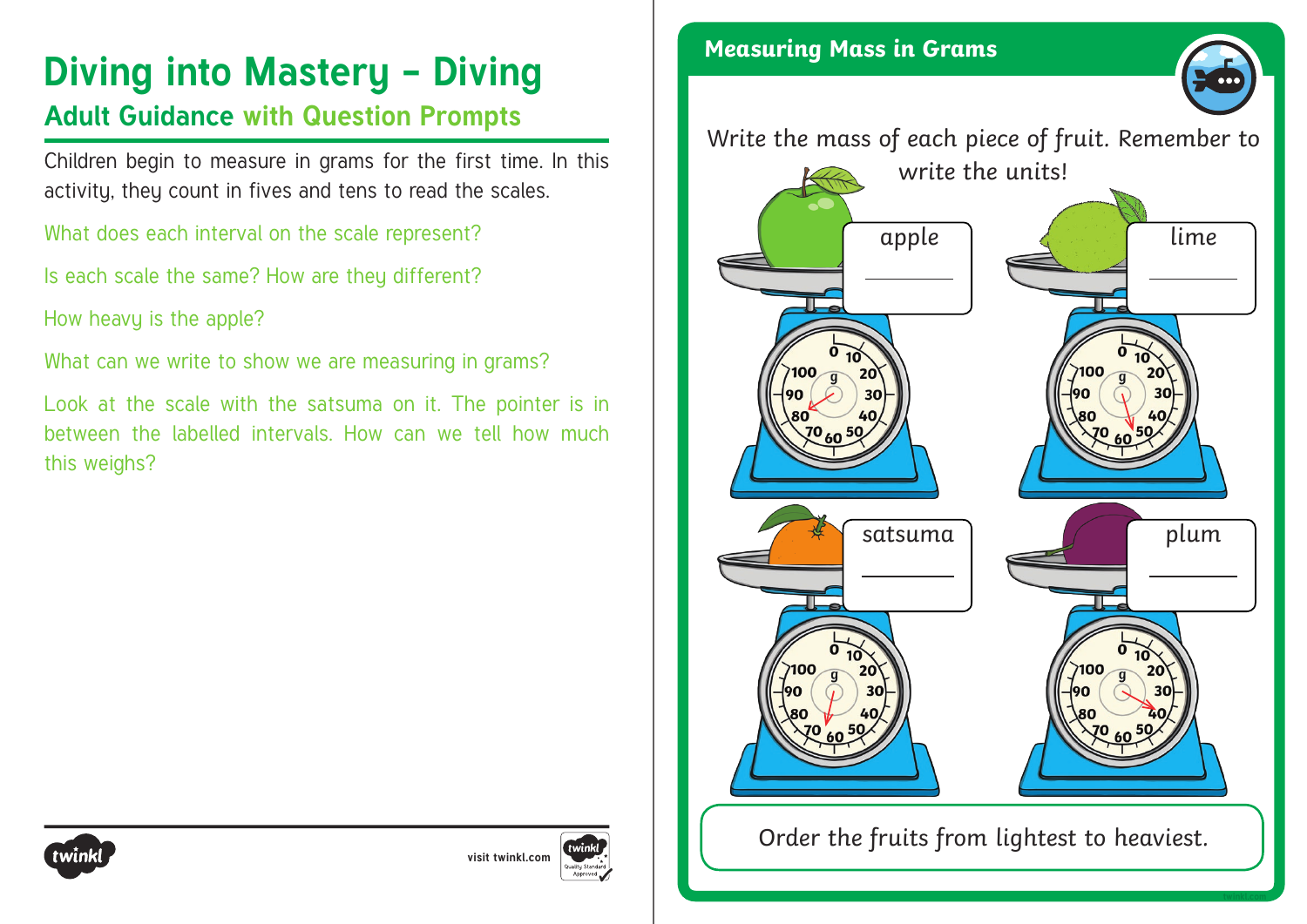## **Diving into Mastery - Deeper** Measuring Mass in Grams

### **Adult Guidance with Question Prompts**

Children reason about weight by comparing two objects with the weights given in grams. They read scales with intervals of 2g.

What is the mass of each pencil case?

Which is heavier? How much heavier is it?

How can we work out the difference in mass?

What two items can you find in the classroom to measure and compare? Which one is heavier/lighter? How do you know?



Adam is measuring the mass of two pencil cases.



Is he correct? Prove it! What is the difference in mass between the two pencil cases?

Can you find two items in your classroom to measure in grams? What is the difference between their masses?